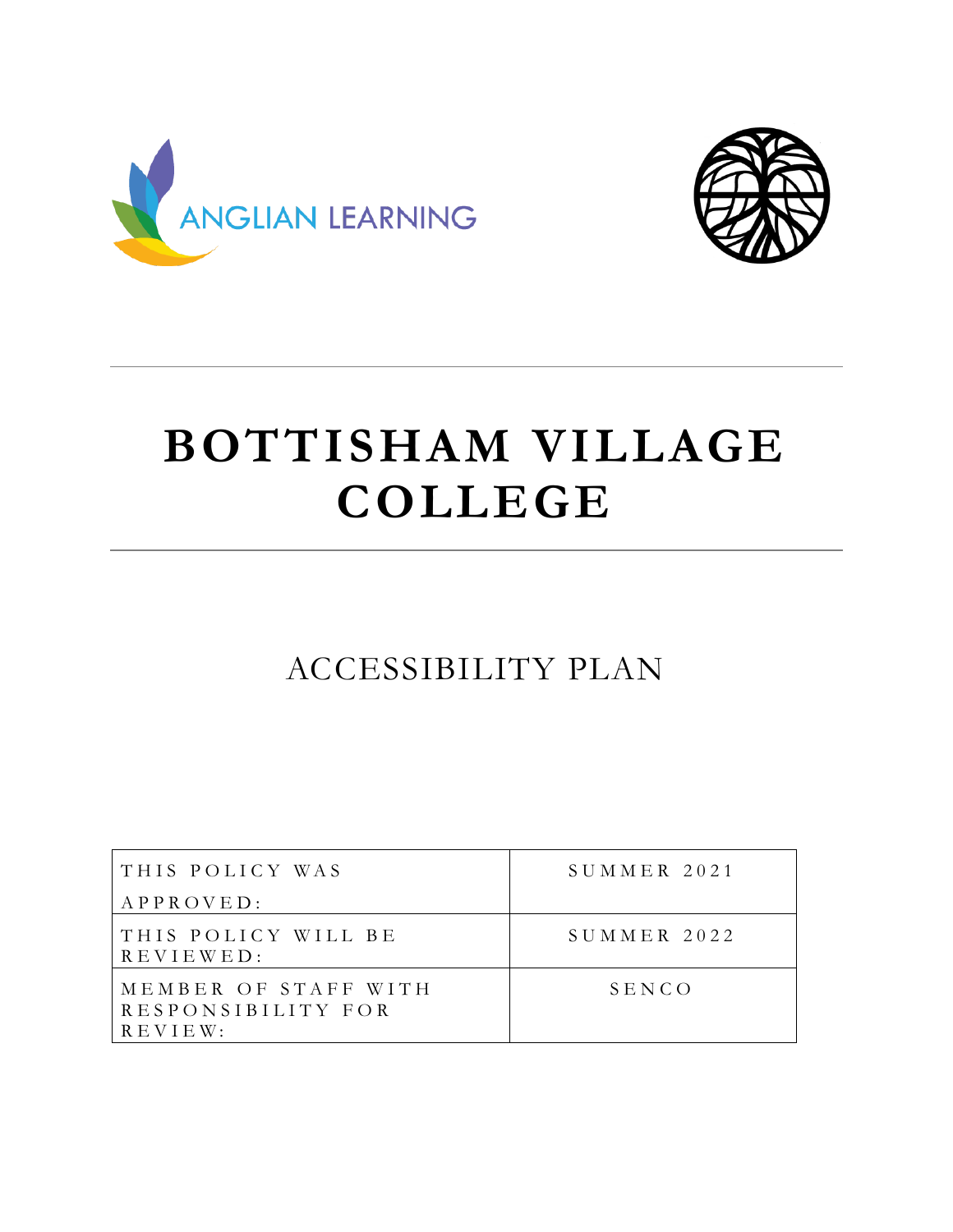#### **Introduction**

On 1 October, 2010, the Equality Act 2010 replaced all existing equality legislation such as the Race Relations Act, Disability Discrimination Act and Sex Discrimination Act.

The Equality Act 2010 provides a single, consolidated source of discrimination law. It simplifies the law and it extends protection from discrimination in some areas.

The Equality Act 2010 replaced nine major Acts of Parliament and almost a hundred sets of regulations which had been introduced over several decades. It provides a single, consolidated source of discrimination law, covering all the types of discrimination that are unlawful.

The Act makes it unlawful for the responsible body of a school to discriminate against, harass or victimise a student or potential student:

- in relation to admissions.
- in the way it provides education for students,
- in the way it provides students access to any benefit, facility or service, or
- by excluding a student or subjecting them to any other detriment.

#### **Protected Characteristics**

It is unlawful for a school to discriminate against a student or prospective student by treating them less favourably because of their:

- sex
- race
- disability
- religion or belief
- sexual orientation
- gender reassignment
- pregnancy or maternity

#### **Disability**

Disability provisions in the Equality Act are different from those for other protected characteristics in a number of ways.

The provisions relating to disability discrimination are different in that you may, and often must, treat a disabled person more favourably than a person who is not disabled and may have to make changes to your practices to ensure, as far as is reasonably possible, that a disabled person can benefit from what you offer to the same extent that a person without that disability can.

The disability provisions in the Equality Act mainly replicate those in the former Disability Discrimination Act (DDA). There are some minor differences as follows:

- Unlike the DDA the Equality Act does not list the types of day to day activities which a disabled person must demonstrate that they cannot carry out, thus making the definition of disability less restrictive for disabled people to meet.
- Failure to make a reasonable adjustment can no longer be defended as justified. The fact that it must be reasonable provides the necessary test.
- Direct discrimination against a disabled person can no longer be defended as justified bringing it into line with the definition of direct discrimination generally.
- From September 2012 schools and local authorities have a duty to supply auxiliary aids and services as reasonable adjustments where these are not being supplied through Special Educational Needs (SEN) statements or from other sources.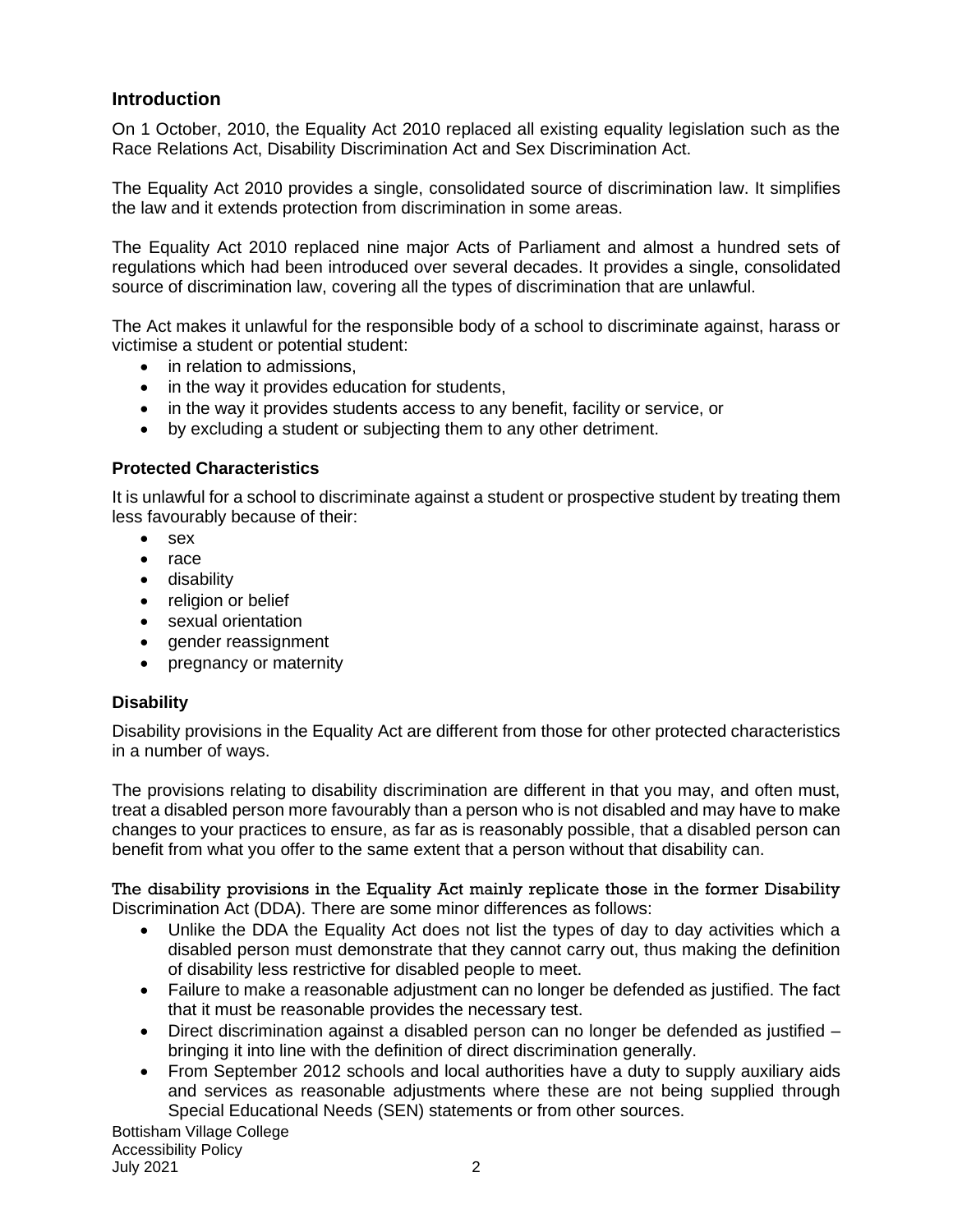#### **Definition of Disability**

The Equality Act defines disability as when a person has a

'*Physical or mental impairment which has a substantial and long term adverse effect on that person's ability to carry out normal day to day activities*.'

Some specified medical conditions, HIV, multiple sclerosis and cancer are all considered as disabilities, regardless of their effect.

The Equality Act sets out details of matters that may be relevant when determining whether a person meets the definition of disability. Long term is defined as lasting, or likely to last, for at least 12 months.

#### **Reasonable Adjustments**

The duty to make reasonable adjustments applies only to disabled people. For schools the duty is summarised as follows:

- Where something a school does places a disabled student at a disadvantage compared to other students then the school must take reasonable steps to try and avoid that disadvantage.
- Schools will be expected to provide an auxiliary aid or service for a disabled student when it would be reasonable to do so and if such an aid would alleviate any substantial disadvantage that the student faces in comparison to non-disabled students.

Schools are not subject to the requirement of reasonable adjustment duty concerned with making alterations to physical features because this is already considered as part of their planning duties.

#### **Auxiliary Aids and Services**

Many disabled children will have a SEN and may need auxiliary aids which are necessary as part of their SEN provision; in some circumstances as part of a formal Education, Health & Care Plan (EHCP). These aids may be provided in the school under the SEN route, in which case there will be no need for the school to provide those aids as part of their reasonable adjustment duty.

#### **School duty around accessibility**

Schools must implement accessibility plans which are aimed at:

- Increasing the extent to which disabled students can participate in the curriculum;
- Improving the physical environment of schools to enable disabled students to take better advantage of education, benefits, facilities and services provided; and
- Improving the availability of accessible information to disabled students.

Schools will also need to have regard to the need to provide adequate resources for implementing plans and must regularly review them.

#### **Key Objective**

To reduce and eliminate barriers to access to the curriculum and to allow full participation in the school community for students, and prospective students with a disability.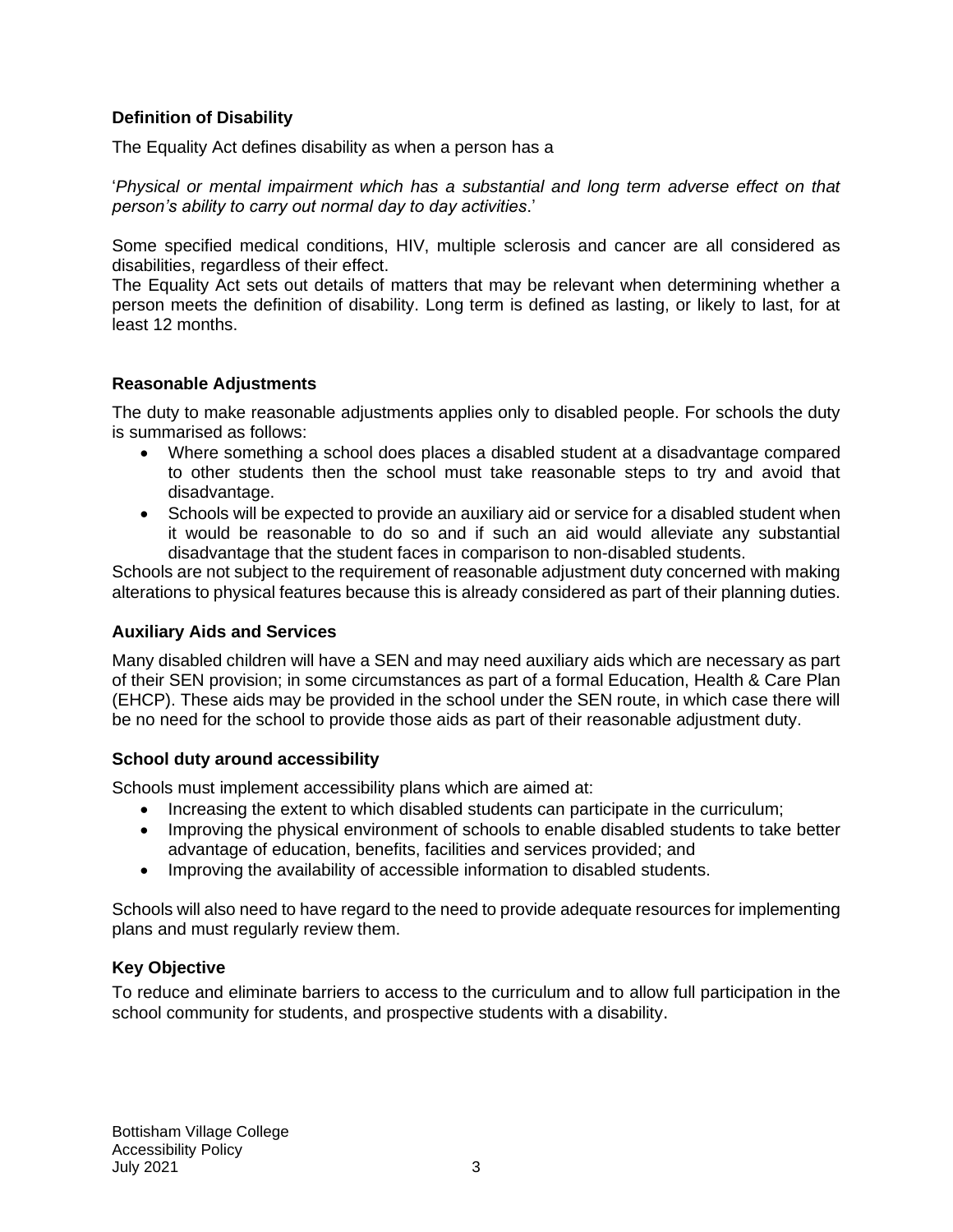#### **Principles**

- $\triangleright$  The school recognises and values parents' knowledge of their child's disability and its effect on his/her ability to carry out normal activities, and respects the parents' and child's right to confidentiality;
- ➢ The school provides all students with a broad and balanced curriculum, differentiated and adjusted to meet the needs of individual students and their preferred learning styles; and endorses the key principles in the National Curriculum Framework and National Curriculum Inclusion Statement, which underpin the development of a more inclusive curriculum:
	- Setting suitable learning challenges
	- Responding to students' diverse needs
	- Overcoming potential barriers to learning and assessment for individuals and groups of students.

#### **Activity**

The school outlines the main objectives which the school undertakes, and is planning to undertake, to achieve the key objective (above).

#### a) **School Curriculum & related activities**

The school will continue to seek and follow the advice of Local Authority services, such as SEND Specialist Teachers, the Statutory Assessment and resources Team and SEN inspectors/advisers, and of appropriate health professionals from the local NHS Trusts.

#### b) **Physical environment**

The school will take account of the needs of students and visitors with physical difficulties and sensory impairments when planning and undertaking future improvements and refurbishments of the site and premises, such as improves access, lighting, acoustic treatment and colour schemes, and more accessible facilities and fittings, etc.

#### c) **Access to information**

The school will make itself aware of local services, including those provided through the Local Authority, for providing information in alternative formats when required of requested.

With reference to '*The Equality Act 2010 and schools - Departmental advice for school leaders, school staff, governing bodies and local authorities'* DfE (2014)

#### **Linked Policies**

This plan will contribute to the review and revision of related school policies, e.g.

- School Improvement Plan
- SEND policy
- Equal Opportunities policy
- Curriculum policies
- Capital programme
- Medical Needs Policy

#### **Action Plan**

See attached (Appendix2)

Bottisham Village College Accessibility Policy July 2021 4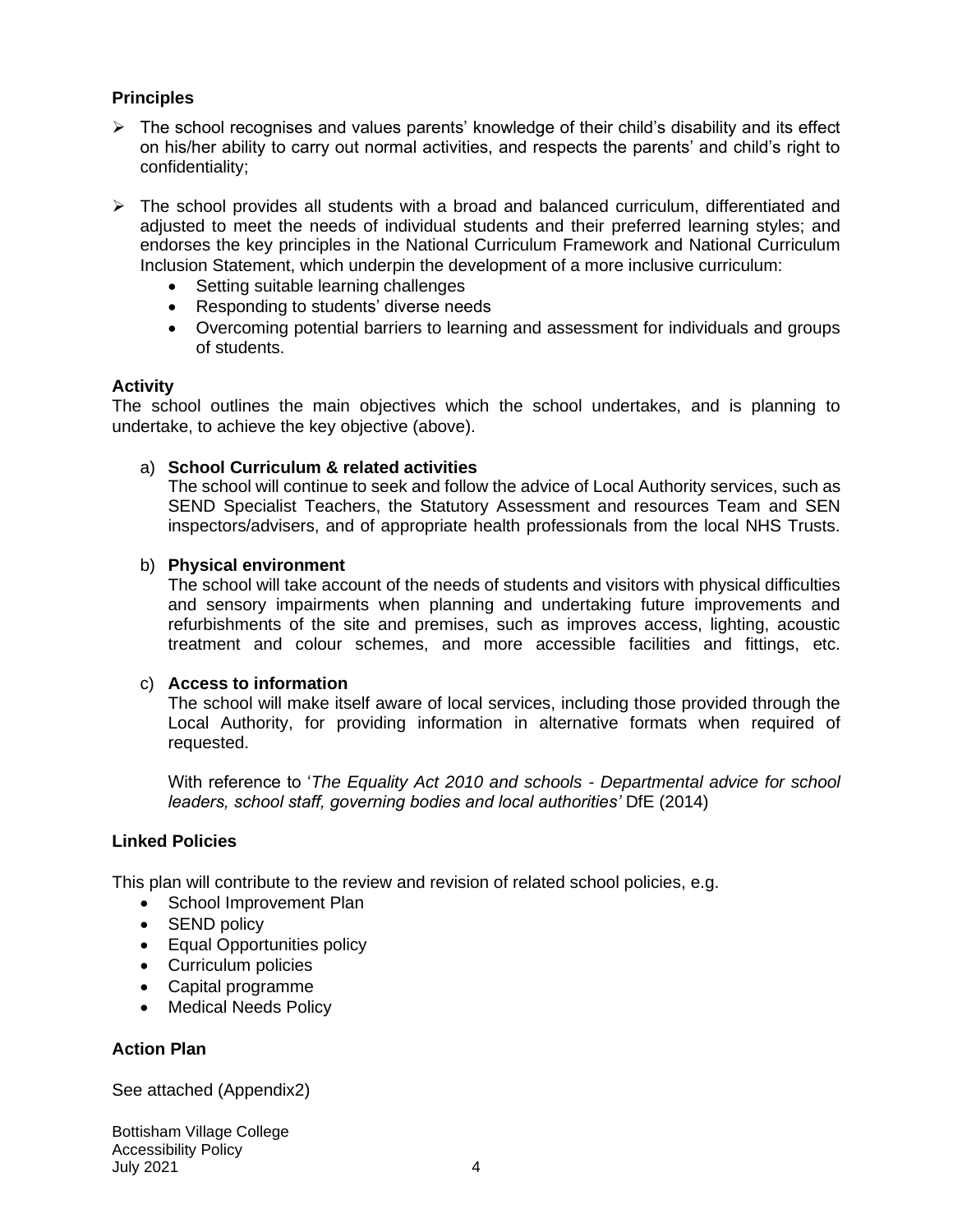**Appendices**

- **1. Plan information**
- **2. Access Plan**
- **3. Identifying barriers to access**
- **4. School map**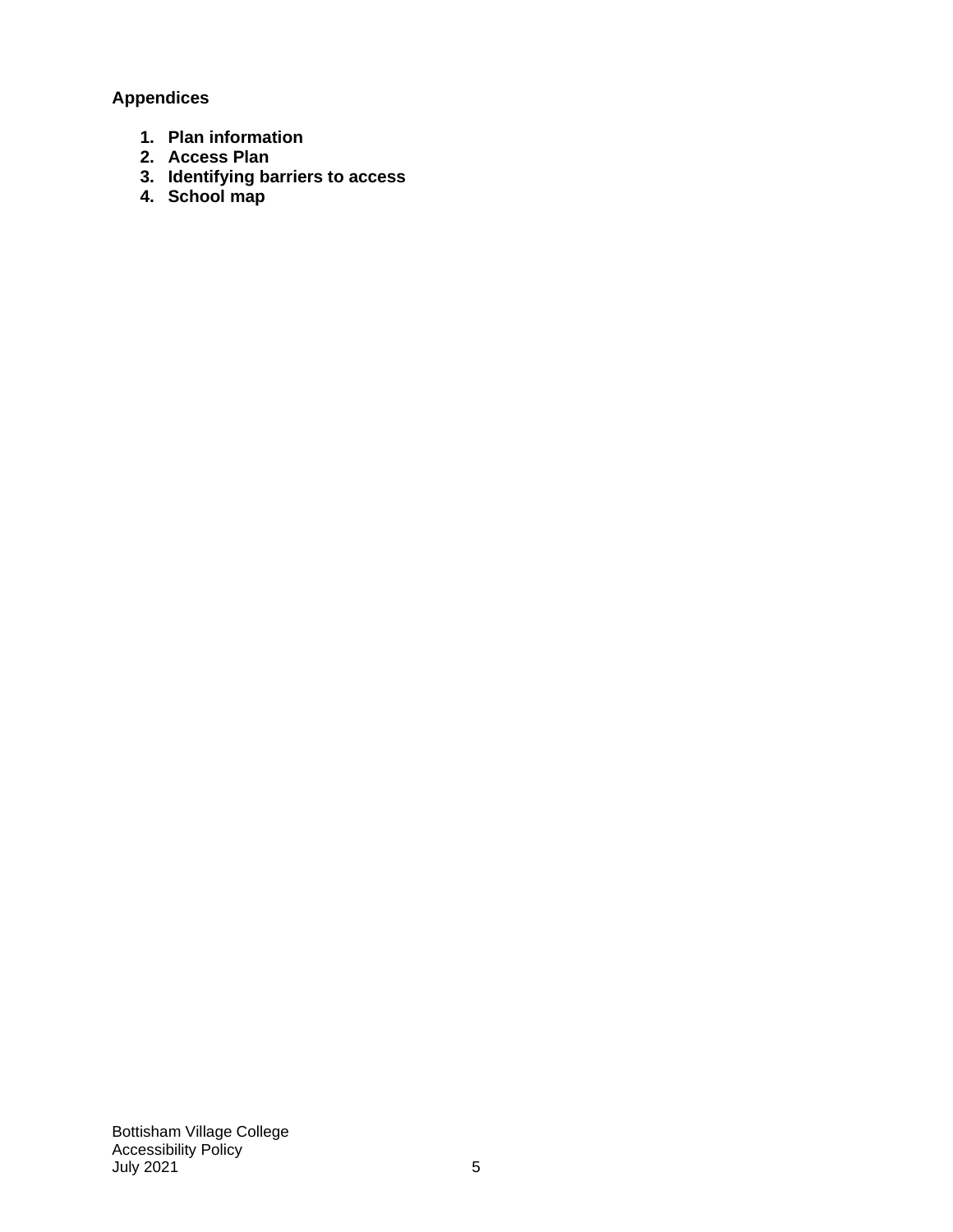### **APPENDIX 2: ACCESS PLAN**

## **SHORT TERM**

|                | <b>Objective</b>                                                                        | <b>What</b>                                                                                                                                                                 | How                                                                                                                                                                                                                                    | <b>When</b>                                                              | <b>Goal Achieved</b>                                                                                                                                                                 |
|----------------|-----------------------------------------------------------------------------------------|-----------------------------------------------------------------------------------------------------------------------------------------------------------------------------|----------------------------------------------------------------------------------------------------------------------------------------------------------------------------------------------------------------------------------------|--------------------------------------------------------------------------|--------------------------------------------------------------------------------------------------------------------------------------------------------------------------------------|
| $\mathbf{1}$   | To continue to raise<br>awareness of policy and<br>plan to all staff                    | Involve all colleagues in<br>discussing disability and<br>equality policy and action<br>plan to ensure shared<br>ownership of the priorities<br>within the action plan      | Staff meetings, training<br>days & Governor meetings                                                                                                                                                                                   | Termly                                                                   | Improve staff knowledge and<br>skills that positively impact on<br>all in our community                                                                                              |
| $\overline{2}$ | Continue to promote the<br>availability of written<br>material in alternative<br>format | School to provide/research<br>converting written<br>information to alternative<br>forms of communication                                                                    | The school are<br>communicating key<br>messages and letters<br>through video's or audio<br>transcripts. A text reader is<br>being added to the<br>website                                                                              | Termly                                                                   | Delivery of information to staff,<br>students, parents and<br>community                                                                                                              |
| $\mathbf{3}$   | Ensure compliance with<br><b>Equality Act and SEN</b><br>Code of Practice               | Staff & Governors informed<br>of requirements and<br>obligations of Equality Act,<br>and of the Accessibility Plan                                                          | Staff Meeting &<br><b>Governors Meeting</b>                                                                                                                                                                                            | Update and<br>review as<br>regulations<br>change                         | School complies with<br>requirements of Equality Act<br>and SEN Code of Practice                                                                                                     |
| $\overline{4}$ | To ensure evacuation<br>procedures meet all<br>needs                                    | Develop staff and student<br>awareness of appropriate<br>routes. Routes and meeting<br>points on suitable areas                                                             | Identify needs of<br>individual students and<br>staff, creating up to date<br>PEEP (personal<br>emergency evacuation<br>plan)                                                                                                          | On admission,<br>and if needs of a<br>student/member<br>of staff change  | School complies with<br>requirements of Equality Act<br>and SEN Code of Practice.<br>PEEP completed for individuals                                                                  |
| 5              | To improve environment<br>for students with visual<br>impairment                        | Incorporate appropriate<br>colour schemes, taking into<br>account handrails, step and<br>signs. Access to braille<br>machines, and the provision<br>of resources in braille | Respond to needs of<br>individual students as they<br>$emerge - link with$<br>external agencies as<br>appropriate.<br>Staff receive update<br>training in the creation of<br>braille resources, and the<br>adaptation of lessons for a | To be included<br>in 5 year capital<br>plan, and acted<br>on as required | Braille signage in key areas<br>required.<br>Lesson resources, where<br>required are enlarged and are<br>also provided in braille. School<br>has a braille machine provided<br>by LA |

Bottisham Village College Accessibility Policy July 2021  $\qquad \qquad 6$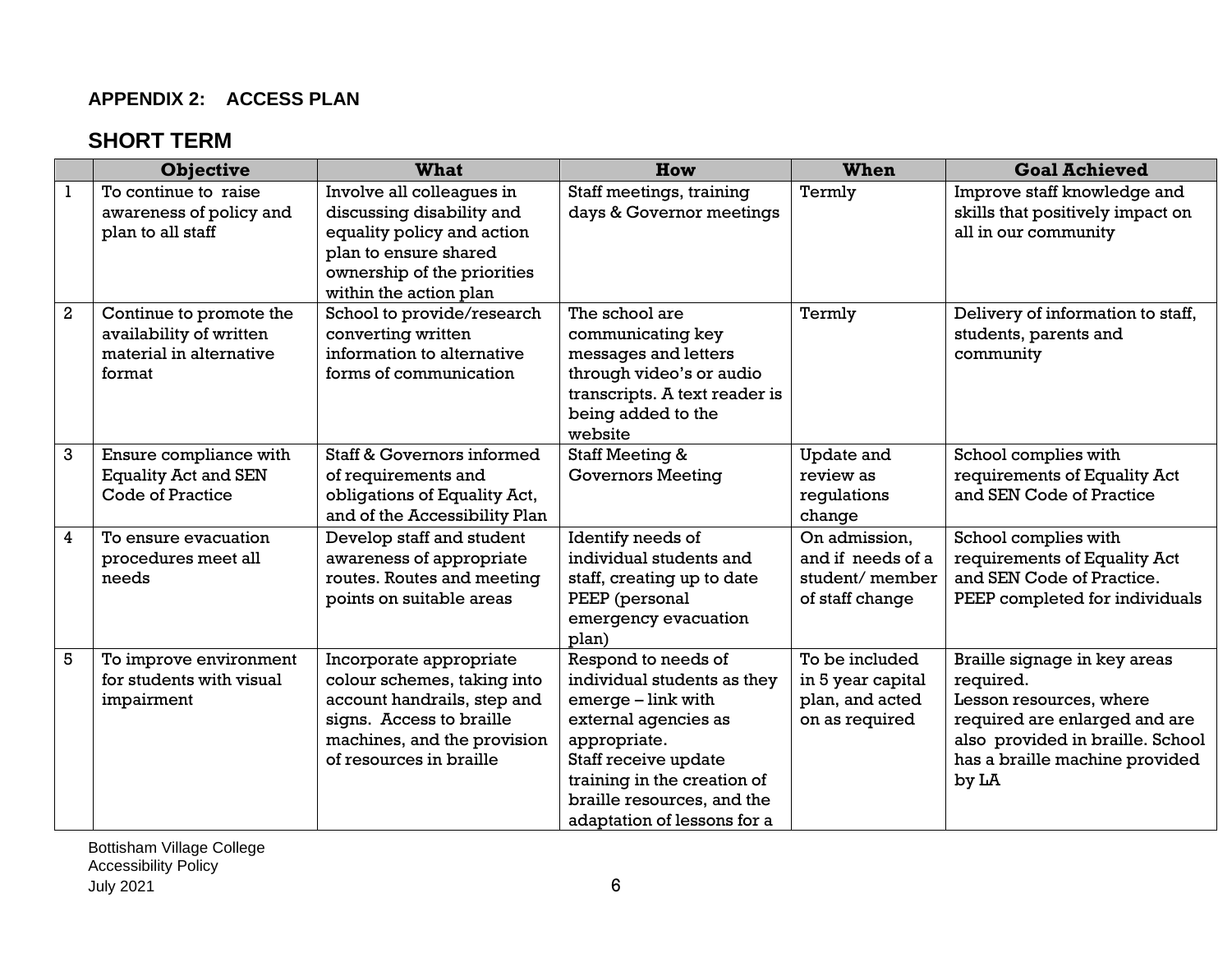|              |                                                                                                                                                                                                                                                                                            |                                                                                                                                                                                        | fully visually impaired<br>student.                                                                                                                                                                                                                                                                |                                                                                                                                                                                                                    | Lighting in areas around the<br>school has been assessed – anti<br>glare film is being put on some<br>classroom windows                                                                                                                                                                                                      |
|--------------|--------------------------------------------------------------------------------------------------------------------------------------------------------------------------------------------------------------------------------------------------------------------------------------------|----------------------------------------------------------------------------------------------------------------------------------------------------------------------------------------|----------------------------------------------------------------------------------------------------------------------------------------------------------------------------------------------------------------------------------------------------------------------------------------------------|--------------------------------------------------------------------------------------------------------------------------------------------------------------------------------------------------------------------|------------------------------------------------------------------------------------------------------------------------------------------------------------------------------------------------------------------------------------------------------------------------------------------------------------------------------|
| 6            | To identify students with<br>SEND, provide<br>appropriate support to<br>access learning and<br>assessments (including<br>providing access<br>arrangements in<br>assessments and exams),<br>and track progress<br>robustly, liaising<br>regularly with students<br>and their parents/carers | Regular reviews of<br>individual student progress<br>with regular communication<br>with parents and carers.<br>Range of assessments<br>available to identify a broad<br>range of SEND. | Intervention checklist in<br>place to ensure a<br>consistent approach is<br>used by all staff<br>Regular meetings with<br>Inclusion Group-HOF's and<br>HOLs to aid identification<br>of students with<br>undiagnosed SEND<br>Data scrutiny a regular<br>feature of all line<br>management meetings | <b>Learning Support</b><br>meetings. Line<br>management<br>meetings with<br>senior leaders.<br>Learning walks<br>and lesson<br>observations<br><b>GL Assessments</b><br>CAT <sub>s</sub> tests<br>Boxall profiling | New SEND will be identified<br>quickly and information shared<br>with students, parents and<br>carers<br>SEND provision will be tracked<br>carefully through APDR's to<br>ensure students are making<br>adequate progress and parents<br>and carers will be kept<br>informed and invited to<br>contribute to decision-making |
| $\mathbf{7}$ | To ensure extra-curricular<br>activities are available to<br>all students and staff                                                                                                                                                                                                        | Accessibility and awareness<br>of individual needs to allow<br>participation                                                                                                           | Training if necessary for<br>teachers<br>After school duties for<br>support staff to increase<br>support for disabled<br>students.<br>Regular audits to establish<br>take up from all sectors of<br>school community                                                                               | Ongoing and for<br>individual needs.<br>Review termly                                                                                                                                                              | Disabled students and staff are<br>included by their peers in all<br>parts of school life.                                                                                                                                                                                                                                   |
| 8            | To ensure all Fire routes<br>comply with Equality Act                                                                                                                                                                                                                                      | Any existing Fire routes with<br>steps to have a ramp<br>installed                                                                                                                     | Devolved capital and<br>funding if available                                                                                                                                                                                                                                                       | New building<br>compliant -<br>termly                                                                                                                                                                              | School complies with<br>requirements of Equality Act<br>and SEN Code of Practice                                                                                                                                                                                                                                             |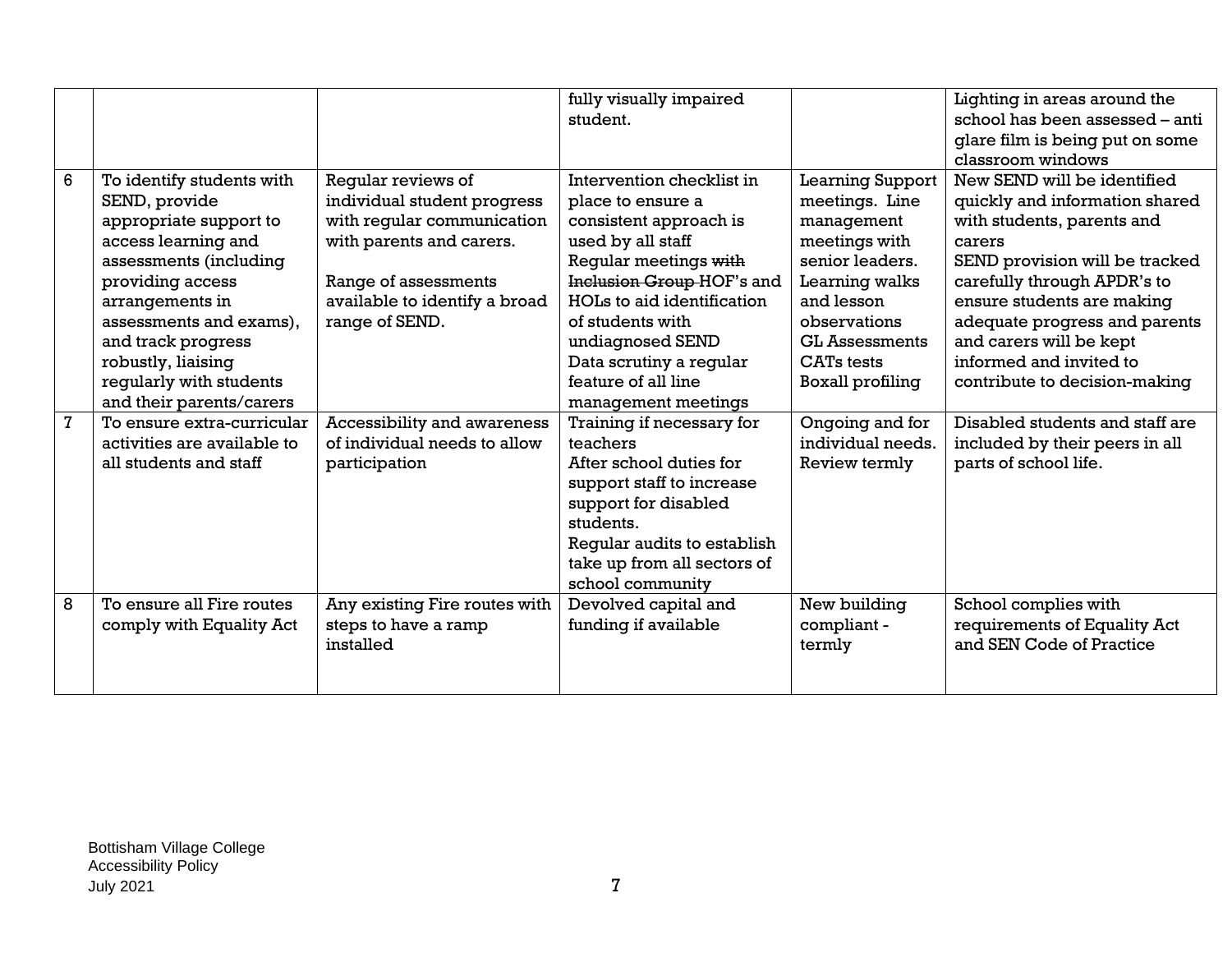## **MEDIUM TERM**

|     | <b>Objective</b>                                                                                                                                | <b>What</b>                                                                                                                                                                                                                                                                                                                                                               | How                                                                                                                                                                                                                                                                                                                                                                               | <b>When</b>                                | <b>Goal Achieved</b>                                                                                                                                                           |
|-----|-------------------------------------------------------------------------------------------------------------------------------------------------|---------------------------------------------------------------------------------------------------------------------------------------------------------------------------------------------------------------------------------------------------------------------------------------------------------------------------------------------------------------------------|-----------------------------------------------------------------------------------------------------------------------------------------------------------------------------------------------------------------------------------------------------------------------------------------------------------------------------------------------------------------------------------|--------------------------------------------|--------------------------------------------------------------------------------------------------------------------------------------------------------------------------------|
| 10  | Continue to improve<br>working environment for<br>students and staff with<br>visual impairment                                                  | Incorporate appropriate<br>colour schemes when<br>refurbishing, and install<br>blinds on south-facing<br>windows<br>All school signs and notices<br>will use black on white<br>backgrounds in adequate<br>font size (at least font 20).<br>Essential signs will have<br>braille underneath<br>All metal posts, and starts of<br>stair cases will have yellow<br>markings. | Seek advice from LA<br>building surveyors<br>Advice from LA Visual<br>impairment team                                                                                                                                                                                                                                                                                             | Sept 2021                                  | VI students and staff able to<br>work independently and safely<br>in all teaching areas                                                                                        |
| .11 | Improve provision for<br>students with SEND                                                                                                     | Staff to develop in<br>knowledge and<br>understanding of<br>approaches to create<br>inclusive classroom<br>environments and meet the<br>needs of all learners                                                                                                                                                                                                             | Range of training available<br>for staff, including SEND<br>workshops and training<br>sessions, dissemination of<br>ideas through faculty<br>meetings, Morning SEN<br>surgeries, Use of assess,<br>plan, do, review cycles,<br>signposting of staff to<br>relevant online learning<br>and induction program for<br>new staff. Increase staff<br>capacity at a leadership<br>level | Training days,<br>CPD, Faculty<br>meetings | All staff are confident in<br>making necessary adjustments<br>to enable all students to thrive<br>and access learning in all<br>classrooms                                     |
| 12  | Embed the use of<br>assistive technology so<br>that identified students<br>with SEND confidently<br>and routinely use<br>software and equipment | Students to be confident in<br>using relevant software,<br>Exam Reader Pens, laptops<br>and other assistive<br>technology to access<br>learning and assessments                                                                                                                                                                                                           | SENCo and Inclusion<br>faculty staff to provide<br>training to students and<br>staff<br>School to update and<br>purchase new computers                                                                                                                                                                                                                                            | Three year plan                            | Targeted students will<br>routinely use assistive<br>technology in learning and<br>assessments. Staff will have the<br>necessary knowledge and<br>understanding to support and |

Bottisham Village College Accessibility Policy July 2021 8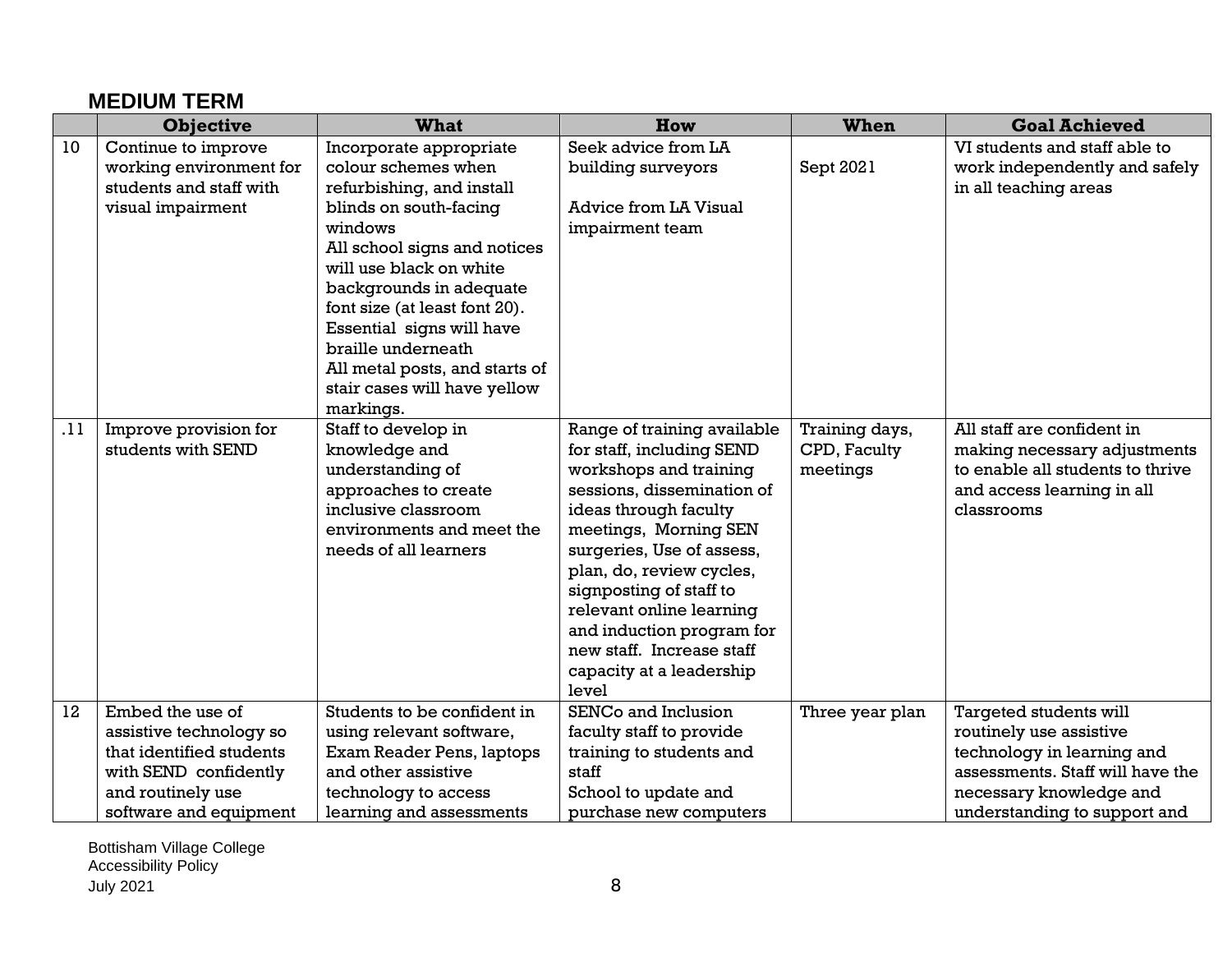|    |                                                                                       |                                                                    | to support assistive<br>technology programmes<br><b>IPAD</b> trial for SEND<br>students underway<br>Additional reading pens<br>purchased as part of<br>Catchup strategy |                                                                                                           | encourage students in using<br>this in lessons and assessments |
|----|---------------------------------------------------------------------------------------|--------------------------------------------------------------------|-------------------------------------------------------------------------------------------------------------------------------------------------------------------------|-----------------------------------------------------------------------------------------------------------|----------------------------------------------------------------|
| 13 | Use of Interactive<br>whiteboard to meet<br>needs of visual and<br>oratory impairment | Develop staff knowledge,<br>consideration and control of<br>light. | Installation of blinds to<br>south facing windows.<br>Training for staff for best<br>use of Interactive<br>Whiteboards to fulfil<br>individual needs                    | Termly faculty<br>meetings and<br>CPD run by<br>external<br>agencies such as<br>Visual<br>impairment team | Increase in access to the<br>National Curriculum               |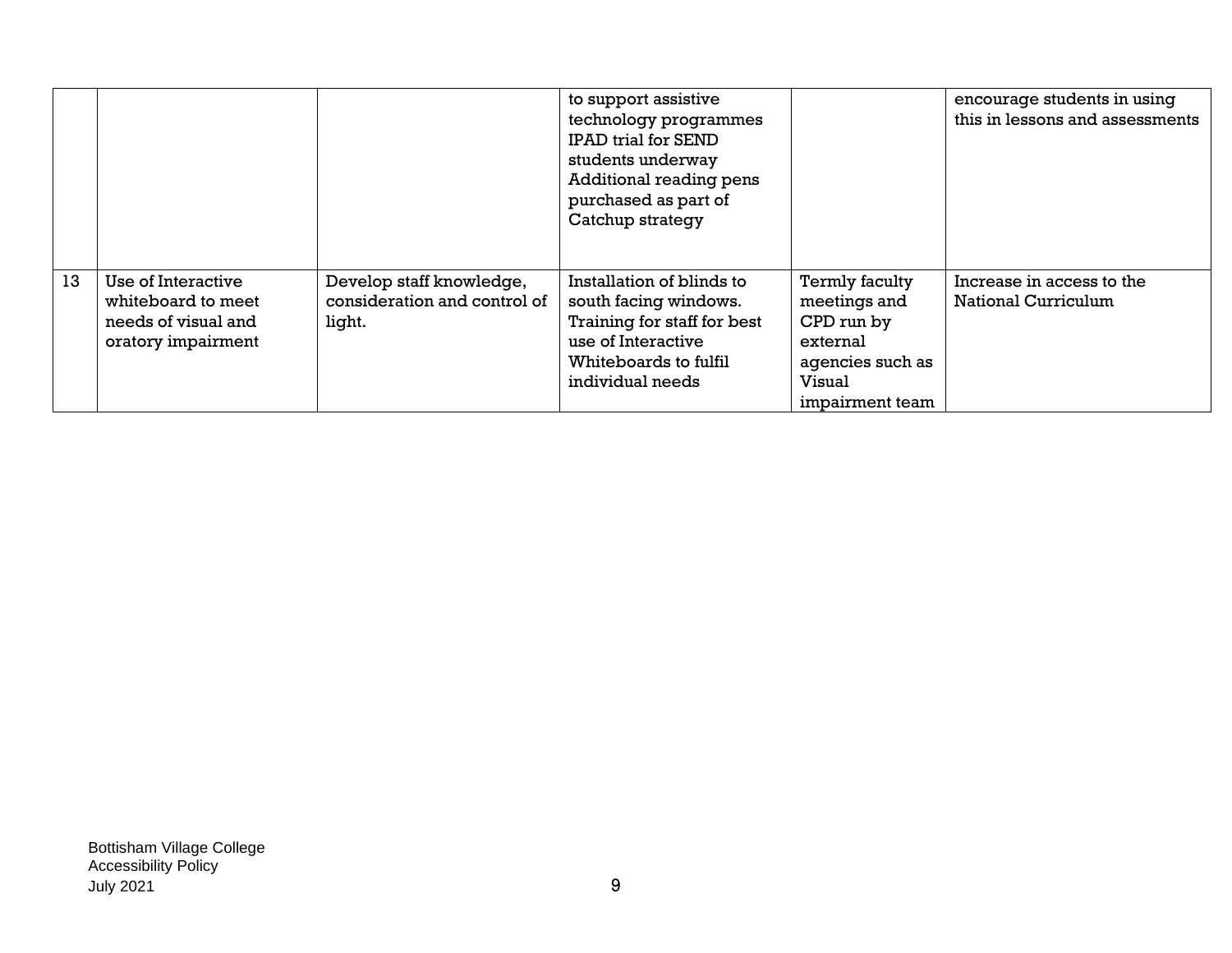## **LONG TERM**

|    | <b>Objective</b>                                                                                                                                                                                                                                                                                                                                                                                      | <b>What</b>                                                                                                                                                                                                                                                                                                                                                                                                                                                                                                              | How                                                                                                                                                                                                                                                                                                                                                                                          | When                                      | <b>Goal Achieved</b>                                                          |
|----|-------------------------------------------------------------------------------------------------------------------------------------------------------------------------------------------------------------------------------------------------------------------------------------------------------------------------------------------------------------------------------------------------------|--------------------------------------------------------------------------------------------------------------------------------------------------------------------------------------------------------------------------------------------------------------------------------------------------------------------------------------------------------------------------------------------------------------------------------------------------------------------------------------------------------------------------|----------------------------------------------------------------------------------------------------------------------------------------------------------------------------------------------------------------------------------------------------------------------------------------------------------------------------------------------------------------------------------------------|-------------------------------------------|-------------------------------------------------------------------------------|
| 14 | Improve access to all<br>ground floor teaching<br>areas                                                                                                                                                                                                                                                                                                                                               | Braille signage at key areas<br>and hazards highlighted<br>with yellow paint                                                                                                                                                                                                                                                                                                                                                                                                                                             | School site team to<br>respond to ongoing advice<br>from LA visual impairment<br>team. Termly site checks                                                                                                                                                                                                                                                                                    | Sept 2021                                 | All ground floor teaching areas<br>accessible                                 |
| 15 | All students will be able to<br>independently navigate<br>around the school site,<br>including those with<br>literacy difficulties and<br>global learning delay<br>Students will feel safe and<br>calm walking around the<br>school site, including<br>those students with autism<br>spectrum conditions and<br>sensory processing<br>conditions, who may be<br>more sensitive to noise<br>and crowds | Students with SEND will be<br>consulted to ensure that:<br>all corridors and<br>classrooms will be<br>labelled clearly so<br>that all students can<br>access the<br>information<br>Corridors will be<br>adequately wide; break and<br>lunchtime areas will have<br>sufficient space and include<br>quieter zones<br>School map will be<br>accessible for all students to<br>use independently<br>Quiet zones within the<br>school will be created for<br>students with Autism and<br>Sensory processing<br>difficulties. | Planned use of devolved<br>capital<br>School refurbishment<br>includes widening of<br>corridors and additional<br>corridors<br>Additional quiet zones for<br>KS4 students and those<br>with SEMH needs<br>Further develop SEND<br>school map, adapt in to<br>braille.<br>School to action and<br>embed recommendations<br>from Autism audit. All staff<br>to receive AET level 1<br>training | Autumn 2021<br>Autumn 2021<br>Autumn 2021 | All areas of the school will be<br>accessible to students with<br><b>SEND</b> |
| 16 | Visual warning system in<br>all toilets and changing<br>areas                                                                                                                                                                                                                                                                                                                                         | Assess existing system                                                                                                                                                                                                                                                                                                                                                                                                                                                                                                   | School to check it meets<br>requirements of hearing<br>impaired students                                                                                                                                                                                                                                                                                                                     | Autumn 2021                               |                                                                               |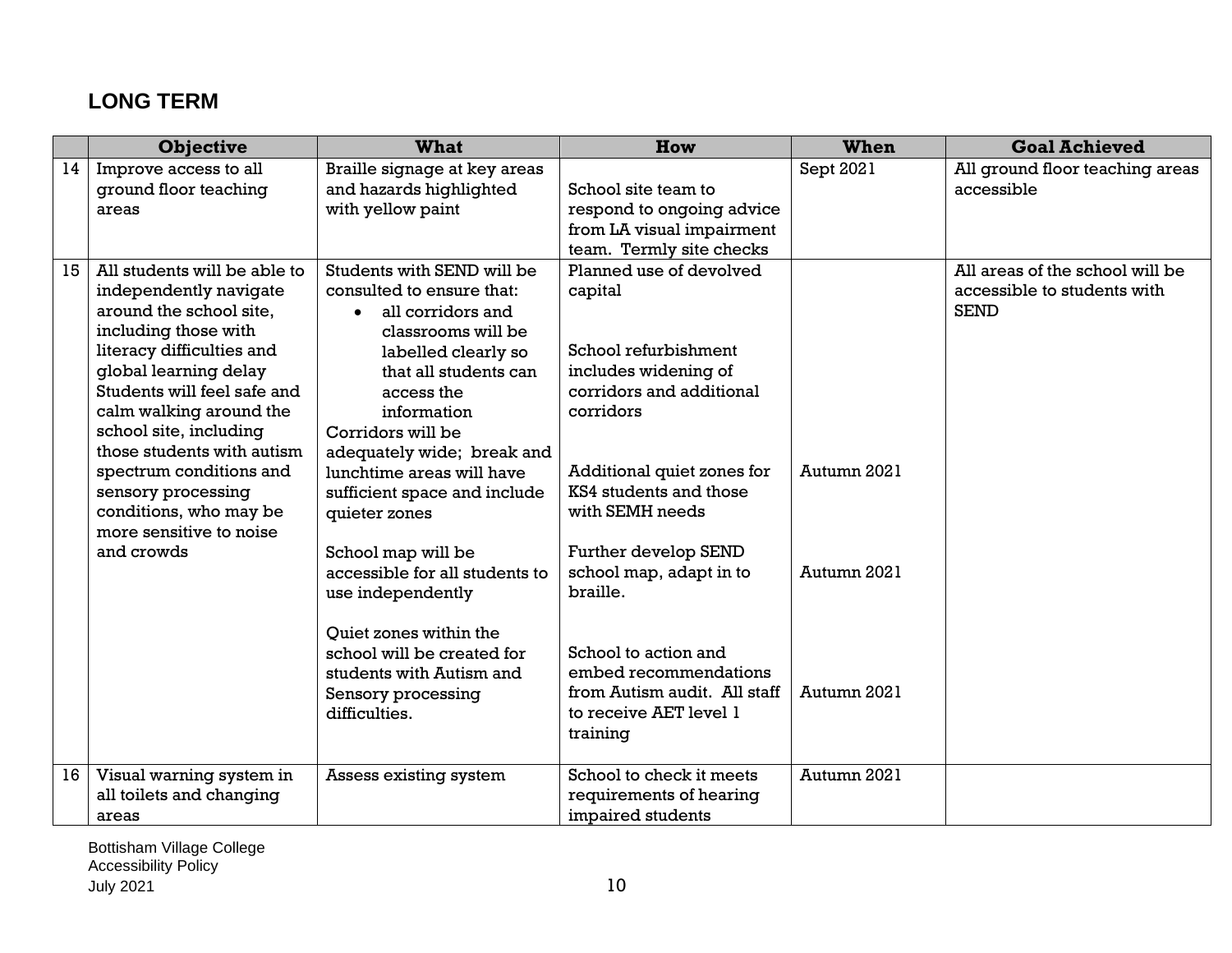APPENDIX 3:

## **Identifying Barriers to Access: Checklist Section 1: How does your school deliver the curriculum?**

| Question                                                                                                                                                                                                           | <b>Yes</b>   | <b>No</b> |
|--------------------------------------------------------------------------------------------------------------------------------------------------------------------------------------------------------------------|--------------|-----------|
| Do you ensure that teachers and teaching assistants have the necessary training<br>to teach and support disabled students?                                                                                         | ✓            |           |
| Are your classrooms optimally organised for disabled students?                                                                                                                                                     | ✓            |           |
| Do lessons provide opportunities for disable students?                                                                                                                                                             | ✓            |           |
| Are lessons responsive to student diversity?                                                                                                                                                                       | $\checkmark$ |           |
| Do lessons involve work to be done by individuals, pairs, groups and whole<br>class?                                                                                                                               | ✓            |           |
| Are all students encouraged to take part in music, drama and physical<br>activities?                                                                                                                               | $\checkmark$ |           |
| Do staff recognise and allow for mental effort expended by some disabled<br>students, for example using lip reading?                                                                                               | ✓            |           |
| Do staff recognise and allow for the additional time required by some disabled<br>students to use equipment in practical work?                                                                                     | ✓            |           |
| Do staff provide alternative ways of giving access to experience or<br>understanding for disabled students who cannot engage in particular activities,<br>for example some form of exercise in physical education? | $\checkmark$ |           |
| Do you provide access to computer technology appropriate for students with<br>disabilities?                                                                                                                        | ✓            |           |
| Are school visits, including overseas visits, made accessible to all students<br>irrespective of attainment or impairment?                                                                                         |              |           |
| Are there high expectations of all students?                                                                                                                                                                       | ✓            |           |
| Do staff seek to remove all barriers to learning and participation?                                                                                                                                                |              |           |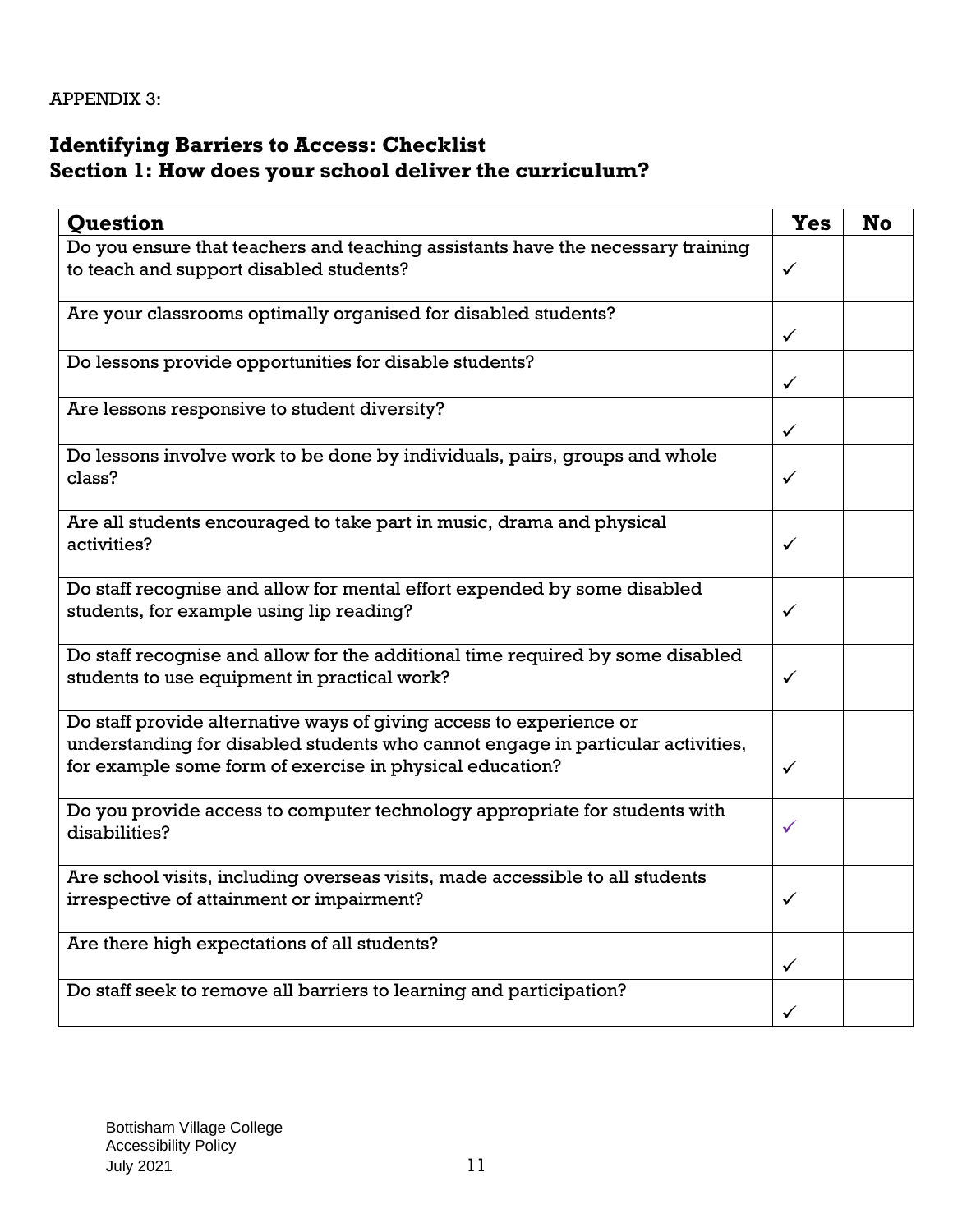## **Section 2: Is your school designed to meet needs of all the students?**

| Question                                                                                                                                                                                 | <b>Yes</b> | No |
|------------------------------------------------------------------------------------------------------------------------------------------------------------------------------------------|------------|----|
| Does the size and layout of areas – including all academic, sporting, play,<br>social                                                                                                    | ✓          |    |
| Facilities; classrooms, assembly hall, canteen, library, gymnasium and<br>outdoor sporting facilities, playgrounds - allow access for all students?                                      |            |    |
| Can students who use wheelchairs move around the school without<br>experiencing barriers to access such as those caused by doorways, steps<br>and stairs, toilet facilities and showers? |            |    |
| Are pathways to travel around the school site and parking arrangements safe,<br>routes logical and well signed                                                                           | ✓          |    |
| Are emergency and evacuation systems set up to inform ALL students<br>including students with SEN and disabilities; including alarms with both<br>visual and auditory components?        | Ongoing    |    |
| Are non-visual guides used, to assist people to use buildings including lifts<br>with tactile buttons?                                                                                   | Ongoing    |    |
| Could any of the décor or signage be considered to be confusing or<br>disorientating for disabled students with visual impairment, autism or<br>epilepsy?                                |            |    |
| Are areas to which students have access well lit?                                                                                                                                        | ✓          |    |
| Are steps made to reduce background noise for hearing impaired students<br>such as considering a room's acoustics and noisy equipment?                                                   | Ongoing    |    |
| Is furniture selected, adjusted and located appropriately?                                                                                                                               |            |    |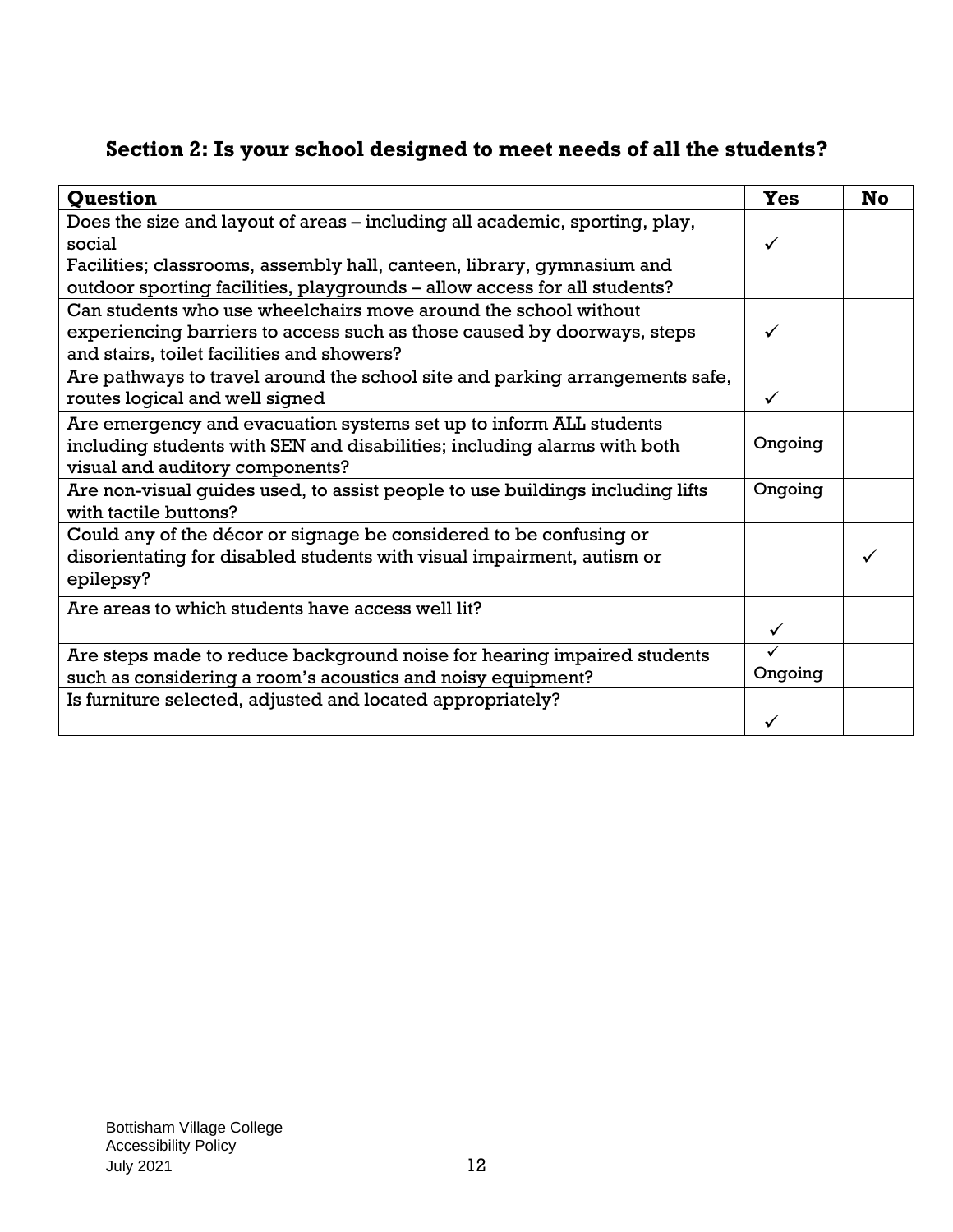## **Section 3: How does your school deliver materials in other formats?**

| <b>Question</b>                                                              | <b>Yes</b> | <b>No</b> |
|------------------------------------------------------------------------------|------------|-----------|
| Do you provide information in simple language, symbols, large print, on      |            |           |
| audio tape or in Braille for students and prospective students who may have  | ✔          |           |
| difficulty with standard forms of printed information?                       |            |           |
| Do you ensure that information is presented to groups in a way which is user |            |           |
| friendly for people with disabilities e.g. by reading aloud, overhead        |            |           |
| projections and describing diagrams?                                         |            |           |
| Do you have facilities as ICT to produce written information in different    |            |           |
| formats?                                                                     |            |           |
| Do you ensure the staff are familiar with technology and practices           |            |           |
| developed to assist people with disabilities?                                | Ongoing    |           |